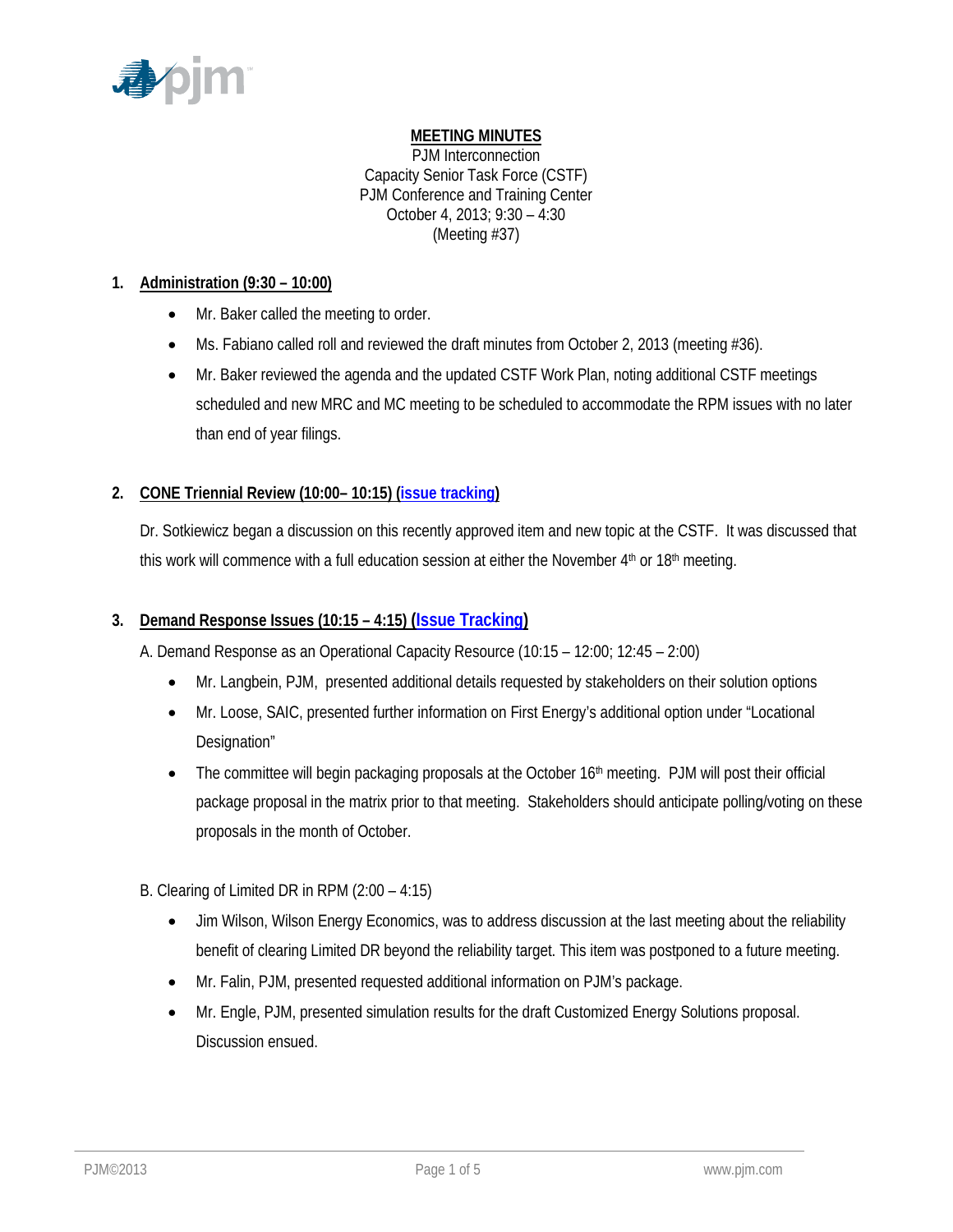

• Additional solution options and packages will be reviewed at the October 9, 2013 meeting. Stakeholders may send them in advance to the facilitation team.

### **4. Wrap-up and Future Agenda Items (4:15 – 4:30)**

- PJM to bring implementation timeline for all CSTF problem statements.
- PJM to bring work plan fleshed out with dates for all CSTF problem statements.

### **FUTURE MEETING DATES (CLICK ON LINK TO REGISTER)**

| October 16, 2013          | $9:30 - 4:30$  | In-person & WebEx            |
|---------------------------|----------------|------------------------------|
| October 30, 2013          | $9:30 - 4:30$  | In-person & WebEx            |
| November 4, 2013          | $9:30 - 4:30$  | In-person & WebEx            |
| November 18, 2013         | $9:00 - 12:00$ | In-person & WebEx            |
| November 25, 2013         | $9:30 - 4:30$  | In-person & WebEx            |
| December 3, 2013          | $9:30 - 4:30$  | <b>In-person &amp; WebEx</b> |
| January 17, 2014          | $9:30 - 4:30$  | In-person & WebEx            |
| January 31, 2014          | $9:30 - 4:30$  | In-person & WebEx            |
| Author:<br>Janell Fabiano |                |                              |

#### **Anti-trust:**

You may not discuss any topics that violate, or that might appear to violate, the antitrust laws including but not limited to agreements between or among competitors regarding prices, bid and offer practices, availability of service, product design, terms of sale, division of markets, allocation of customers or any other activity that might unreasonably restrain competition. If any of these items are discussed the chair will re-direct the conversation. If the conversation still persists, parties will be asked to leave the meeting or the meeting will be adjourned.

#### **Code of Conduct:**

As a mandatory condition of attendance at today's meeting, attendees agree to adhere to the PJM Code of Conduct as detailed in PJM Manual M-34 section 4.5, including, but not limited to, participants' responsibilities and rules regarding the dissemination of meeting discussion and materials.

#### **Public Meetings/Media Participation:**

DM #: 768377

Unless otherwise noted, PJM stakeholder meetings are open to the public and to members of the media. Members of the media are asked to announce their attendance at all PJM stakeholder meetings at the beginning of the meeting or at the point they join a meeting already in progress. Members of the Media are reminded that speakers at PJM meetings cannot be quoted without explicit permission from the speaker. PJM Members are reminded that "detailed transcriptional meeting notes" and white board notes from "brainstorming sessions" shall not be disseminated. PJM Members are also not allowed to create audio, video or online recordings of PJM meetings.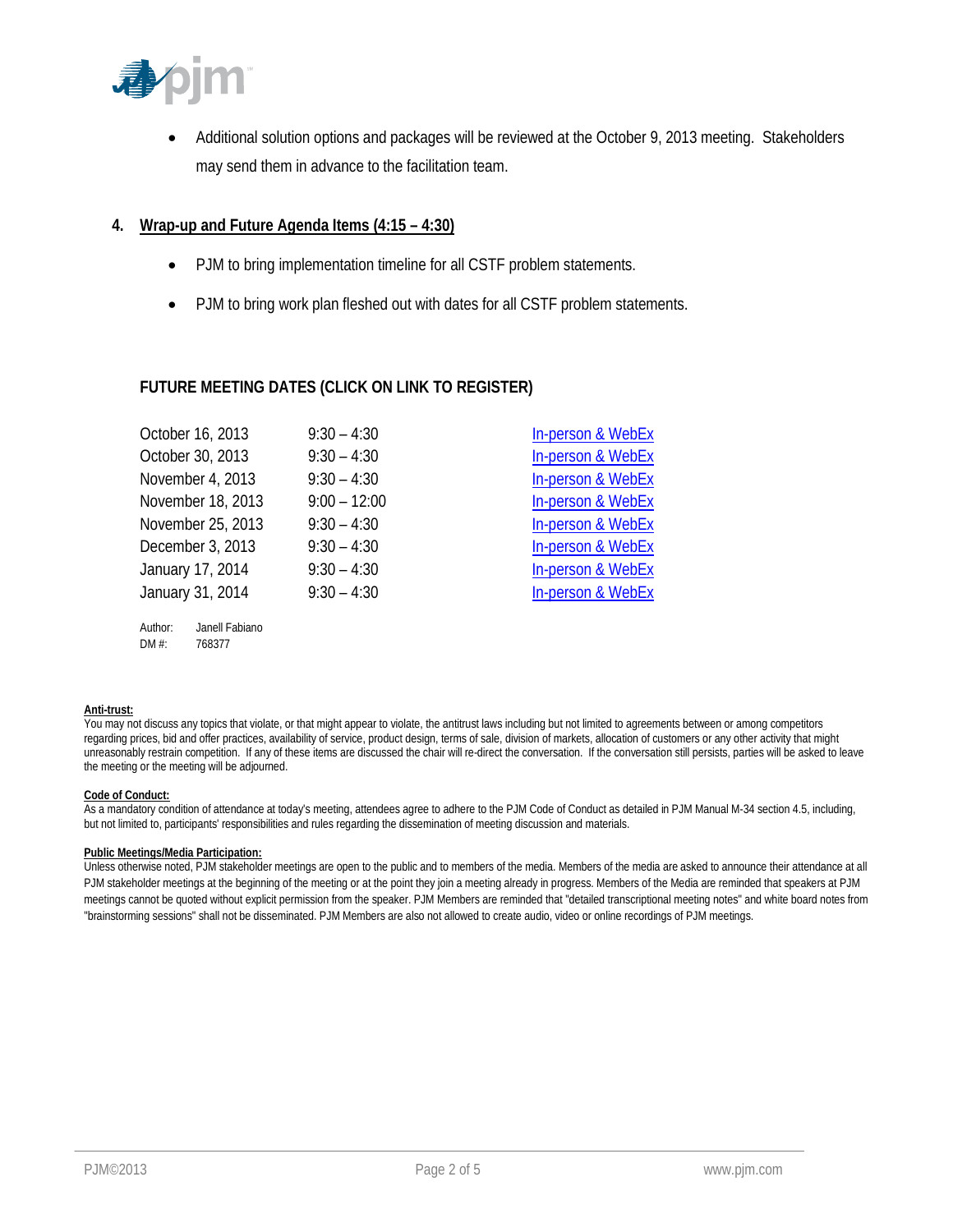

# **Attendees: In Person**

| <b>Last Name</b> | <b>First Name</b> | <b>Company Name</b>                      | Sector                      |
|------------------|-------------------|------------------------------------------|-----------------------------|
| Baker            | Scott             | PJM Interconnection, LLC                 | Not Applicable              |
| <b>Bloom</b>     | David             | Baltimore Gas and Electric Company       | <b>Transmission Owner</b>   |
| Borgatti         | Michael           | Gable and Associates                     | Not Applicable              |
| <b>Bresler</b>   | Stu               | PJM Interconnection, LLC                 | Not Applicable              |
| <b>Brodbeck</b>  | John              | Potomac Electric Power Company           | <b>Electric Distributor</b> |
| <b>Brown</b>     | Rich              | PJM Interconnection, LLC                 | Not Applicable              |
| <b>Bruno</b>     | Patrick           | PJM Interconnection, LLC                 | Not Applicable              |
| Ciabattoni       | Joseph            | PJM Interconnection, LLC                 | Not Applicable              |
| Dean             | Evan              | <b>FirstEnergy Solutions Corporation</b> | <b>Transmission Owner</b>   |
| Fabiano          | Janell            | PJM Interconnection, LLC                 | Not Applicable              |
| Falin            | Tom               | PJM Interconnection, LLC                 | Not Applicable              |
| Farber           | John              | DE Public Service Commission             | Not Applicable              |
| Fitch            | Neal              | GenOn Energy Management, LLC             | <b>Generation Owner</b>     |
| Ford             | Adrien            | PJM Interconnection, LLC                 | Not Applicable              |
| Guerry           | Katie             | EnerNOC, Inc.                            | Other Supplier              |
| Hugee            | Jacqulynn         | PJM Interconnection, LLC                 | Not Applicable              |
| <b>Jennings</b>  | Kenneth           | Duke Energy Business Services LLC        | <b>Generation Owner</b>     |
| Jett             | William           | Duke Energy Business Services LLC        | <b>Generation Owner</b>     |
| Kerecman         | Joseph            | Calpine Energy Services, L.P.            | <b>Generation Owner</b>     |
| Langbein         | Pete              | PJM Interconnection, LLC                 | Not Applicable              |
| Lieberman        | Steven            | Old Dominion Electric Cooperative        | <b>Electric Distributor</b> |
| Loose            | Trevor            | Other                                    | Not Applicable              |
| Madea            | Cortney           | NRG Power Marketing LLC                  | <b>Generation Owner</b>     |
| McDonald         | Steve             | Customized Energy Solutions, Ltd.*       | Not Applicable              |
| McGlynn          | Paul              | PJM Interconnection, LLC                 | Not Applicable              |
| O'Connell        | Robert            | JPMorgan Ventures Energy Corporation     | Other Supplier              |
| Pratzon          | David             | <b>GT Power Group</b>                    | Not Applicable              |
| Rohrbach         | John              | Southern Maryland Electric Cooperative   | <b>Electric Distributor</b> |
| Salaneck         | Alexandra         | Monitoring Analytics, LLC                | Not Applicable              |
| Sasser           | Jonathan          | PJM Interconnection, LLC                 | Not Applicable              |
| Sotkiewicz       | Paul              | PJM Interconnection, LLC                 | Not Applicable              |
| Stadelmeyer      | Rebecca           | Exelon Business Services Company, LLC    | <b>Transmission Owner</b>   |
| Stuchell         | Jeff              | <b>FirstEnergy Solutions Corporation</b> | <b>Transmission Owner</b>   |
| Tribulski        | <b>Jennifer</b>   | PJM Interconnection, LLC                 | Not Applicable              |
| Walter           | Laura             | PJM Interconnection, LLC                 | Not Applicable              |
| Wilson           | James             | <b>Wilson Energy Economics</b>           | Not Applicable              |
| Wolfe            | Samuel            | Viridity Energy, Inc.                    | <b>Other Supplier</b>       |

# **Attendees: WebEx/ Teleconference**

| Last Name      | <b>First Name</b> | <b>Company Name</b>                      | Sector                      |
|----------------|-------------------|------------------------------------------|-----------------------------|
| Ainspan        | Malcolm           | Energy Curtailment Specialists, Inc.     | Other Supplier              |
| Anders         | David             | PJM Interconnection, LLC                 | Not Applicable              |
| Applebaum      | David             | NextEra Energy Power Marketing, LLC      | <b>Generation Owner</b>     |
| <b>Baran</b>   | Eric              | Allegheny Electric Cooperative, Inc.     | <b>Electric Distributor</b> |
| <b>Barker</b>  | Jason             | Exelon Business Services Company, LLC    | <b>Transmission Owner</b>   |
| Batta          | Michael           | Virginia Electric & Power Company        | <b>Transmission Owner</b>   |
| <b>Benchek</b> | Jim               | <b>FirstEnergy Solutions Corporation</b> | <b>Transmission Owner</b>   |
| <b>Burns</b>   | Wil               | Burns Law Firm                           | Not Applicable              |
| Campbell       | <b>Bruce</b>      | EnergyConnect, Inc.                      | Other Supplier              |
| Canter         | David             | AEP                                      | <b>Transmission Owner</b>   |
| Carmean        | Gregory           | OPSI                                     | Not Applicable              |
| Carretta       | Kenneth           | Public Service Electric & Gas Company    | <b>Transmission Owner</b>   |
| Citrolo        | John.             | PSEG Energy Resources and Trade LLC      | <b>Transmission Owner</b>   |
| Clover         | <b>Bernita</b>    | Duquesne Light Company                   | <b>Transmission Owner</b>   |
| DeNavas        | Joe               | Potomac Electric Power Company           | <b>Electric Distributor</b> |
| Dirani         | Rami              | PJM Interconnection, LLC                 | Not Applicable              |
| Dolan          | James             | PJM Interconnection, LLC                 | Not Applicable              |
| Dugan          | Bill              | <b>Monitoring Analytics</b>              | Not Applicable              |
| Dugan          | Chuck             | East Kentucky Power Cooperative, Inc.    | <b>Transmission Owner</b>   |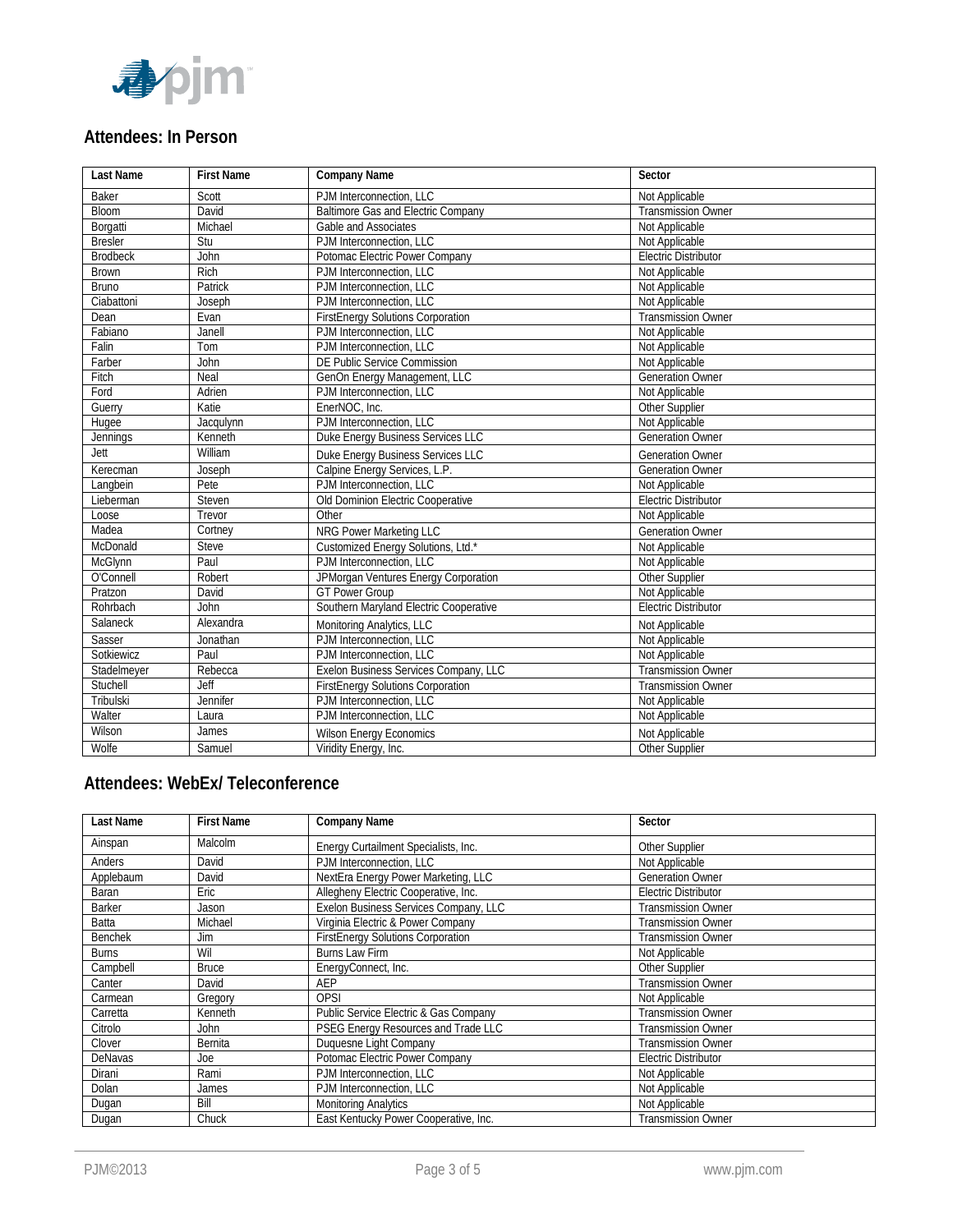

| Fahey                 | Reem            | Edison Mission Marketing & Trading, Inc.                          | <b>Generation Owner</b>                       |
|-----------------------|-----------------|-------------------------------------------------------------------|-----------------------------------------------|
| Falin                 | Tom             | PJM Interconnection, LLC                                          | Not Applicable                                |
| Fisher                | Amy             | Linden VFT LLC                                                    | <b>Transmission Owner</b>                     |
| Filomena              | Guy             | Customized Energy Solutions, Ltd.*                                | Not Applicable                                |
| Flaherty              | Dale            | Duquesne Light Company                                            | <b>Transmission Owner</b>                     |
| Francis               | Franklin        | <b>Brookfield Energy Marketing LP</b>                             | Other Supplier                                |
| Gilani                | Rehan           | ConEdison Energy, Inc.                                            | Other Supplier                                |
| Gockley               | <b>Beatrice</b> | PJM Interconnection, LLC                                          | Not Applicable                                |
| Greening              | Michele         | PPL EnergyPlus, L.L.C.                                            | <b>Transmission Owner</b>                     |
| Griffiths             | Dan             | Pennsylvania Office of Consumer Advocate                          | End User Customer                             |
| Habre                 | Alex            | PJM Interconnection, LLC                                          | Not Applicable                                |
| Hall II               | Walter          | Maryland Public Service Commission                                | Not Applicable                                |
| Hastings              | David           | DHAST Co.                                                         | Not Applicable                                |
| Hoatson               | Tom             | Riverside Generating, LLC                                         | Other Supplier                                |
| Horning               | Lynn            | PJM Interconnection, LLC                                          | Not Applicable                                |
| Heizer                | Fred            | Ohio PUC                                                          | Not Applicable                                |
| Horton                | Dana            | Appalachian Power Company                                         | <b>Transmission Owner</b>                     |
| Howley                | Rachel          | <b>Hess Corporation</b>                                           | Other Supplier                                |
| Jablonski             | James           | Borough of Butler, Butler Electric Division                       | <b>Electric Distributor</b>                   |
| Johnson               | Carl            | Long Island Lighting Company d/b/a LIPA                           | Other Supplier                                |
| Knapp                 | Chester         | PEPCO Holdings, Inc.                                              | Not Applicable                                |
|                       | Owen            |                                                                   |                                               |
| Kopon                 |                 | Brickfield, Burchett, Ritts, and Stone, PC                        | Not Applicable                                |
| Lithman               | <b>Brian</b>    | New Jersey Division of Rate Counsel                               | End User Customer                             |
| Long                  | Scott           | Allegheny Electric Cooperative, Inc.                              | <b>Electric Distributor</b>                   |
| Maloney               | Peter           | Platt's                                                           | Media                                         |
| Mancuso               | Maria           | <b>Baltimore Gas and Electric Company</b>                         | <b>Transmission Owner</b>                     |
| Marton                | David           | FirstEnergy Solutions Corp.                                       | <b>Transmission Owner</b>                     |
| Maucher               | Andrea          | Division of the Public Advocate of the State of Delaware          | End User Customer                             |
| Maye                  | Shelly-Ann      | North America Power Partners, LLC                                 | Other Supplier                                |
| <b>McAlister</b>      | Lisa            | American Municipal Power, Inc.                                    | <b>Electric Distributor</b>                   |
| Moss                  | <b>Skip</b>     | <b>Monitoring Analytics</b>                                       | Not Applicable                                |
| Musilek               | Jim             | North Carolina Electric Membership Corporation                    | <b>Electric Distributor</b>                   |
| Norton                | Chris           | American Municipal Power, Inc.                                    | <b>Electric Distributor</b>                   |
| Nowell                | Cynthia         | Potomac Electric Power Company                                    | <b>Electric Distributor</b>                   |
| Nowicki               | Linda           | New Jersey Board of Public Utilities                              | Not Applicable                                |
| O'Neill               | Jack            | PJM Interconnection, LLC                                          | Not Applicable                                |
| Ondayko               | <b>Brock</b>    | Appalachain Power Company                                         | <b>Transmission Owner</b>                     |
| Orlando               | Jim             | Northern Indiana Public Service Company                           | Other Supplier                                |
| Pach                  | Darcy           | Duke Energy Kentucky, Inc.                                        | <b>Transmission Owner</b>                     |
|                       |                 |                                                                   |                                               |
| Pakela                | Greg            | DTE Energy Trading, Inc.                                          | Other Supplier                                |
| Philips               | Marjorie        | <b>Hess Corporation</b>                                           | Other Supplier                                |
| Polakowski            | Ray             | Hess Corporation                                                  | Other Supplier                                |
| Powers                | Sean            | Linde Energy Services, Inc.                                       | End User Customer                             |
| Price                 | Dann            | Constellation NewEnergy, Inc.                                     | Other Supplier                                |
| Rocha                 | Patricio        | PJM Interconnection, LLC                                          | Not Applicable                                |
| Rothman               | Richard         | PJM Interconnection, LLC                                          | Not Applicable                                |
| Rutigliano            | Tom             |                                                                   |                                               |
| Schofield             | William         | Customized Energy Solutions, Ltd.*                                | Not Applicable                                |
| Scoglietti            | Barbara         | Tangent Energy Solutions, Inc.                                    | Other Supplier                                |
| Scott                 | Mark            | Monument Energy LLC                                               | None                                          |
|                       | Dave            | Power Advance                                                     |                                               |
| Shadle<br>Shanker     | Roy             | H.Q. Energy Services (U.S.), Inc.                                 | Not Applicable<br>Other Supplier              |
|                       | Chris           |                                                                   |                                               |
| Shelton<br>Sitarchyk  | Mike            | AES Energy Storage, LLC<br>PJM Interconnection, LLC               | Generation Owner<br>Not Applicable            |
| Sitaraman             | Nicole          | Office of the Peoples Counsel for the District of Columbia        | <b>End User Customer</b>                      |
| Stein                 | Ed              | <b>FirstEnergy Corporation</b>                                    | <b>Transmission Owner</b>                     |
| Sudhakara             | Raghu           | Rockland Electric Company                                         | <b>Transmission Owner</b>                     |
| Summers               | Theodore        | PSEG Energy Resources and Trade LLC                               | <b>Transmission Owner</b>                     |
| Trayers               | Barry           | Citigroup Energy, Inc.                                            | Other Supplier                                |
| VanderHelm            | Kyle            | Tenaska Power Services Co.                                        | Generation Owner                              |
| Webster               | John            | Icetec.com, Inc.                                                  | Other Supplier                                |
| Wehr                  | Chris           | Metropolitan Edison Company                                       | <b>Transmission Owner</b>                     |
| Weiss                 | Glenn           | PJM Interconnection, LLC                                          | Not Applicable                                |
| Xenopoulos<br>Zemanek | Damon<br>Kevin  | Brickfield, Burchett, Ritts, and Stone, PC<br>Buckeye Power, Inc. | Not Applicable<br><b>Electric Distributor</b> |